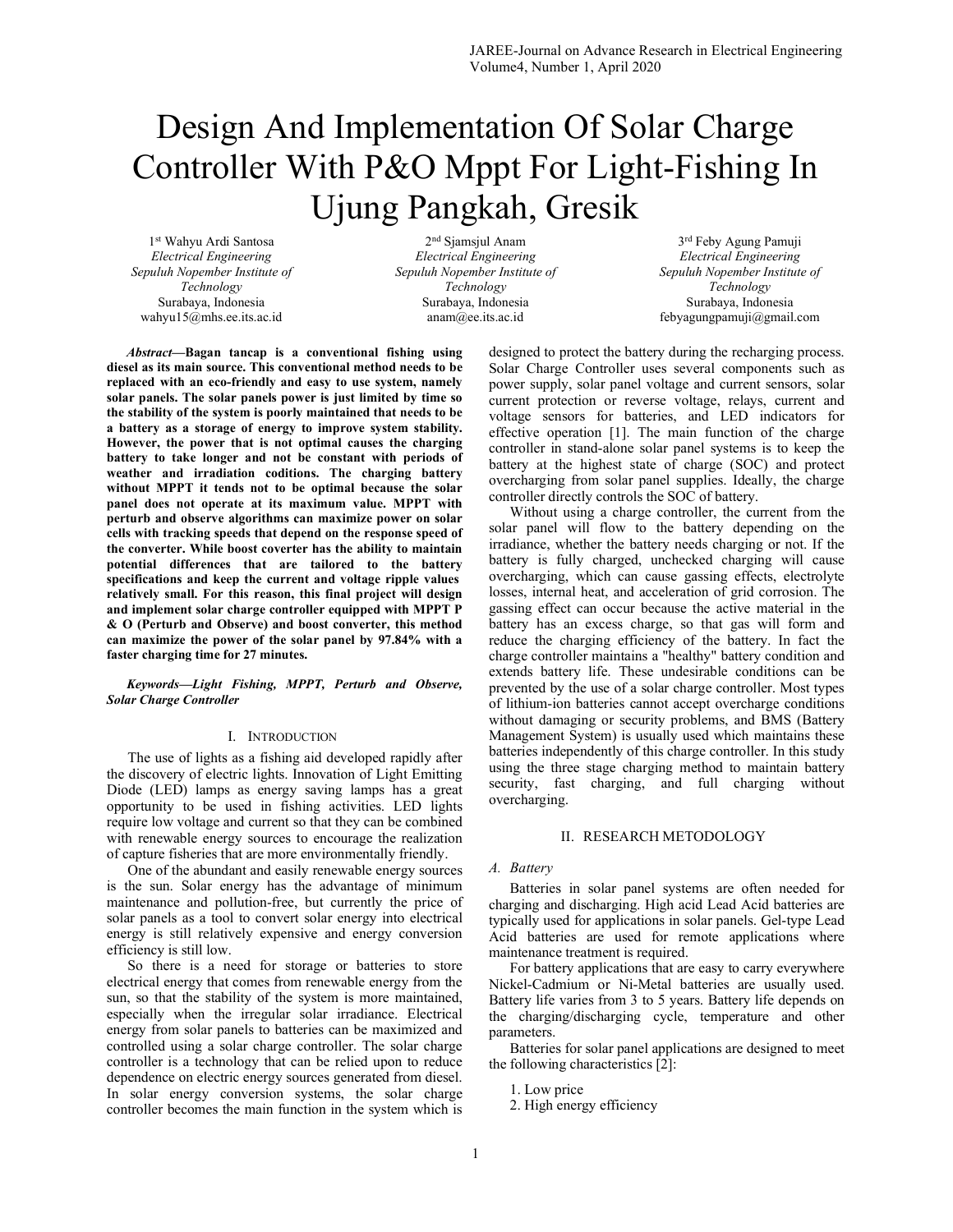JAREE-Journal on Advance Research in Electrical Engineering Volume4, Number 1, April 2020

3. Long battery life

4. Easy maintenance

Lead-acid batteries are made using lead-based electrodes and lattices. Calcium might be added as an addictive material to provide mechanical strength. The formulation of active ingredients is some lead oxide. For optimal performance, the battery manufacturer has their own formula. Electrolytes are liquid solutions of sulfuric acid  $(H_2SO_4)$ . Active ingredients including electrochemicals are electrolytes, positive and negative electrodes. The negative electrode in the battery contains sponge-lead (Pb) and the positive electrode is lead $oxide (PbO<sub>2</sub>)$ .

There are several types of lead-acid batteries that will be discussed as follows [3]:

1. Flood: flooded type is a taxi type battery and a battery for starting a traditional engine consisting of a solution made of electrolytes. When it runs out, users can easily add distilled water.

2. Sealed: Different from the flooded type, the sealed battery is not permitted by the user to enter the battery cell through the internal structure, just as the battery is flooded and only a number of arrangements with a slight modification. The plant must be sufficiently convincing of the amount of acid in the battery cell chamber so that the battery allows it to withstand chemical reactions under normal use.

3. VRLA (Valve Regulated Lead Acid): VRLA batteries give priority to valve control, releasing hydrogen gas and oxygen during charging.

4. AGM (Absorbed Glass Matte): Electrolytes are very tightly closed with a disc of the active ingredient in an AGM type battery, in theory it can increase charge and discharge efficiency. This battery, actually a type of sealed VRLA battery, has become very popular in starting engines.

5. GEL: Gel cell batteries are considered drier than AGM batteries but have the same model because, both of them consist of closed electrolytes. The electrolytes in GEL cells have silica additives which cause hardening. The recharging voltage in this type of cell is lower than other forms of leadacid batteries. This allows the cell to be very sensitive to overcharging.

## B. MPPT (Maximum Power Point Tracking)

The efficiency of the solar panel system varies according to the irradiance level. The efficiency of solar panel cells is low when the radiation level is low. The average efficiency is 12%, which the use of monocrystalline silicon cells can reach efficiencies of up to 15% [4]. So the solar panel system needs to be regulated for operation at the maximum power point or MPP (Maximum Power Point) during the iradian. In this study, MPPT is used to keep the MPP point constant for varying degrees of radiation.

Several MPPT algorithms have been developed and implemented such as hill climbing (HC), perturb and observe (P&O), incremental conductance (IncCond), and fuzzy logic control (FLC) [5].

The difference between each method above is efficiency, ease of application, number of sensors, response speed and tracking system. The perturb and observe ( $p \& o$ ) algorithm is the most popular method for tracking maximum power on

solar panels. The flowchart of the P&O algorithm can be seen in Figure 3.



Figure 1. Perturb and Observe Algorithm

The working principle of the P&O algorithm depends on the process of interrupting (perturb) the solar panel working voltage periodically. The solar panel is connected directly to the DC-DC converter, which then interrupts the working voltage of the solar panel by changing the DC-DC converter duty cycle.

# C. Solar Charge Controller

This allows the cell to be very sensitive to In this study using the three stage charging method to maintain battery security, fast charging, and full charging without overcharging. The charge controller method can be seen as shown in Figure 2 and the description is as follows:



Figure 2. Three-Stage Battery Charging Method

1. Bulk Charging Stage (Constant Current Charging)

At the Bulk charging stage it includes recharging batteries from 20% SOC to 80% SOC, where the current used for charging is kept constant and the battery voltage will increase. At this stage the battery is charged with high current value which is basically the rating current for charging the battery. Chargers in this study will provide rating currents to charging capacity (10% of battery capacity in Ah). So that the MPPT is activated at this charging stage. 2. Absorption Charge Stage (Constant Voltage Charging)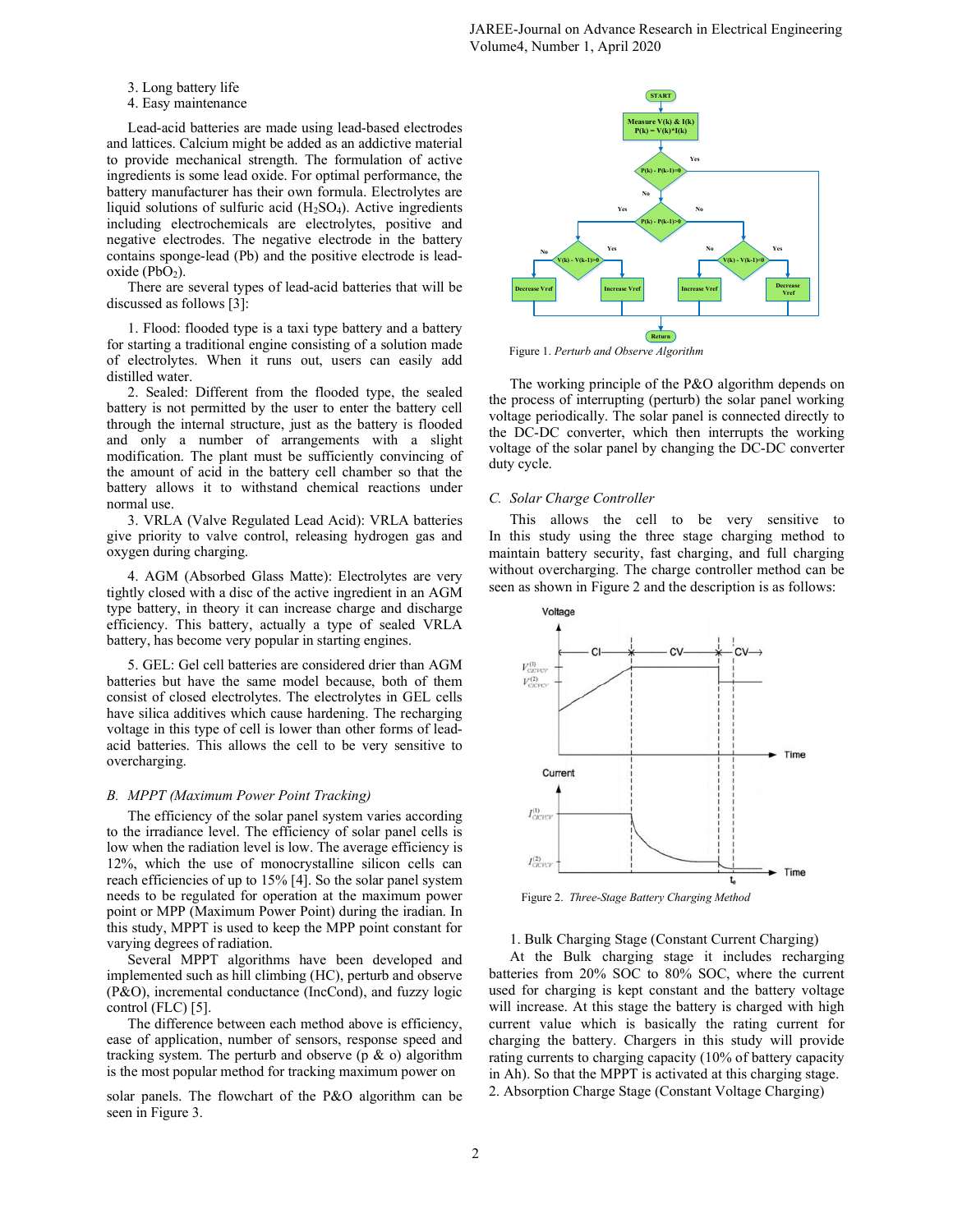At this stage the charging method is based on the battery voltage constant to reach its upper limit safe value, Vabs. The battery current will gradually decrease when internal resistance increases during the charging process. The absorption phase ends when the state of charge (SOC) reaches 90 - 95%. This can be detected when the current decreases to approximately 20% of the maximum charging current.

3. Float Charge Stage (Constant Voltage Charging)

After the battery has reached a fully charged condition, the voltage is reduced to a low level, Vf to extend battery life and reduce the effect of gassing. The floating voltage keeps the battery in standby condition for use.

## III. IMPLEMENTATION RESULT

# A. Work System

The system as a whole includes solar panels, boost converters, charge controllers and batteries as shown in Figure 3.



Figure 3. *Block Diagram of Solar Charge Controller* with MPPT an

actuator from the MPPT system using the perturb and observe algorithm.

In the modeling it is only shown a block diagram of a solar charge controller system in the form of a subsystem in which there are several circuits. The purpose of modeling is useful to make it easier for readers to see the system as a whole.

#### B. Implementation

All components used in the implementation of the Solar Charge Controller system follow the availability of components on the market. The component value in the implementation is a greater value than the component value that has been designed. It aims to anticipate the converter in the DCM state.

Implementation of the solar charge controller system can be seen in Figure 4 which consists of several components, namely 80Wp solar panel modules, SCC (Solar Charge Controller), MPPT consisting of boost converters and Arduino microcontrollers which are given a P&O (Perturb and Observe) algorithm, DC 12V Supply which is used to supply MOSFET drivers, LCD displays to display solar panel voltage values, battery voltages, and battery currents, and LED indicators to indicate battery conditions when empty or full.



Figure 4. Implementation of Solar Charge Controller with MPPT  $\frac{1}{n}$ the solar charge controller system implementation as shown in Table 1.

| Component of Solar Charge Controller |                       |
|--------------------------------------|-----------------------|
| <b>Solar Panel Component</b>         | Value                 |
| Solar Panel                          | Rayden Solar RD80P-18 |
| Power V <sub>MPP</sub>               | 80 WP                 |
| Voltage V <sub>MPP</sub>             | $17,5 \text{ V}$      |
| Current $I_{MPP}$                    | 4,57 A                |
| <b>Boost Converter</b>               | Nilai                 |
| Microcontroller                      | Arduino Uno           |
| Switching frequency                  | 50kHz                 |
| Inductor                             | $219\mu H$            |
| Capasitor                            | $470 \mu F / 53 V$    |
| Diode                                | <b>MUR 1560</b>       |
| <b>MOSFET</b>                        | <b>IRFP4332</b>       |
| MOSFET driver                        | FOD3182               |
| <b>Supply Driver MOSFET</b>          | 12 Vdc                |
| Sensor                               | <b>Nilai</b>          |
| Voltage sensor                       | Multiturn 100kΩ       |
| Curremt sensor                       | ACS 712               |

Table 1.

 Ordinary Solar Charge Controller (SCC) systems will be compared to SCCs equipped with MPPT using the Perturb and Observe (P&O) algorithm to find out which techniques are more effective and efficient. Tests on the two charging techniques are carried out at the same time and the solar radiation levels are relatively the same.

 80Wp solar panel and 18Ah lead-acid battery with similar specifications are used. On the first day, battery charging was tested using the usual SCC method. Then the second day was tested using the SCC method with MPPT P&O. These two techniques will be compared to find out the comparison of the results of the large charging capacity of the battery on the battery with the same specifics. The test was carried out in the AJ101 Building, Department of Electrical Engineering ITS starting at 09.00 WIB until finished. Data collection was carried out for approximately 4.5 hours.

In the initial state of testing, the battery voltage has a voltage of 12.42V. Figure 6 shows the results of battery